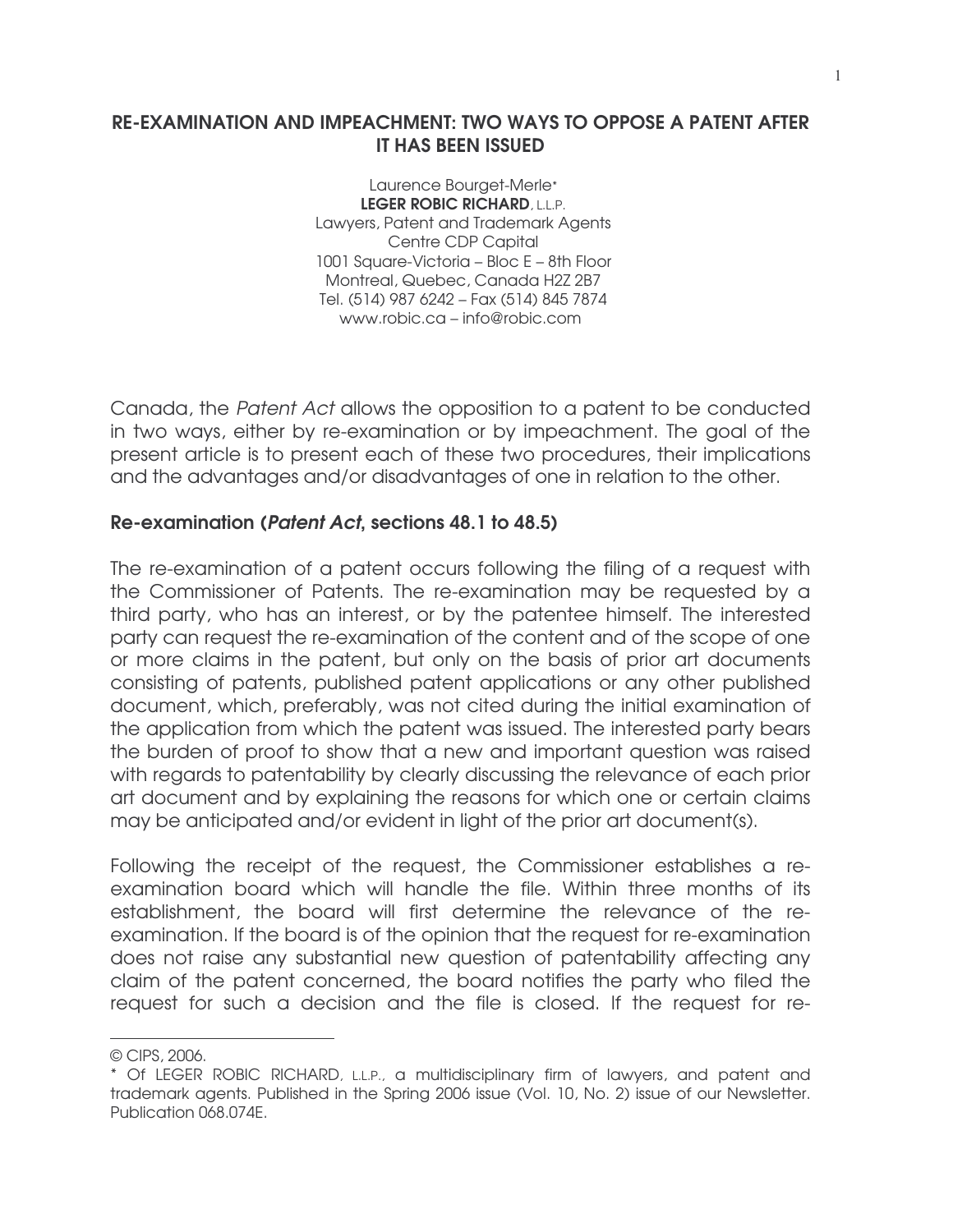examination is accepted, the board sends out a notice to the patentee in order for him to present his position on the matter; the patentee has three months to reply to the notice and to present comments on the patentability of the claims. The patentee may therefore suggest modifications to the claims being re-examined, submit new claims or decide to cancel claims, as long as the scope of the claims is not broadened when compared to the scope of the claims in the original patent. The board will then examine the modifications proposed by the patentee and will render its decision by delivering a certificate within twelve months after the notification to the patentee. If the certificate cancels one or many claims, the patent is deemed to have been issued from its date of grant, but in its corrected form. If all the claims are cancelled, the patent is deemed never to have been issued. If a new claim is incorporated or amended, this claim is effective from the date of the certificate and will remain valid until the expiry of the patent term.

It is important to note that following the receipt of the certificate, the patentee, and only the patentee himself, has three months from the date of the certificate to file an appeal before the Federal Court concerning the decision rendered by the re-examination board.

## Impeachment (Patent Act, section 60)

The proceedings for impeachment of a patent are brought before the Federal Court and may be instituted by the Attorney General of Canada or any interested person. At the end of the proceedings, the patent in its entirety or one or more of its claims may be declared void, or on the contrary, the patent may be held as valid.

It is important to note that the fact of declaring a claim void will not necessarily affect the validity of the other claims of the patent.

During the proceedings for impeachment, it is the responsibility of the interested person to prove that the patent or one or more of its claims are void. Many reasons may be invoked in an attempt to invalidate a patent, either based on prior art or on technical reasons linked to intrinsic defects in the patent. Generally, an interested person will attempt to prove that the claims lack novelty, inventiveness or utility, that they are ambiguous, that they are not supported by the description (i.e. that their scope is too broad with regards to the description, or that the description and the examples in the patent do not provide sufficient elements to allow the reproduction of the invention). Other reasons may also be alleged: overlap between two patents, disconformity between the issued patent and the patent application as originally filed or the priority application. Procedural grounds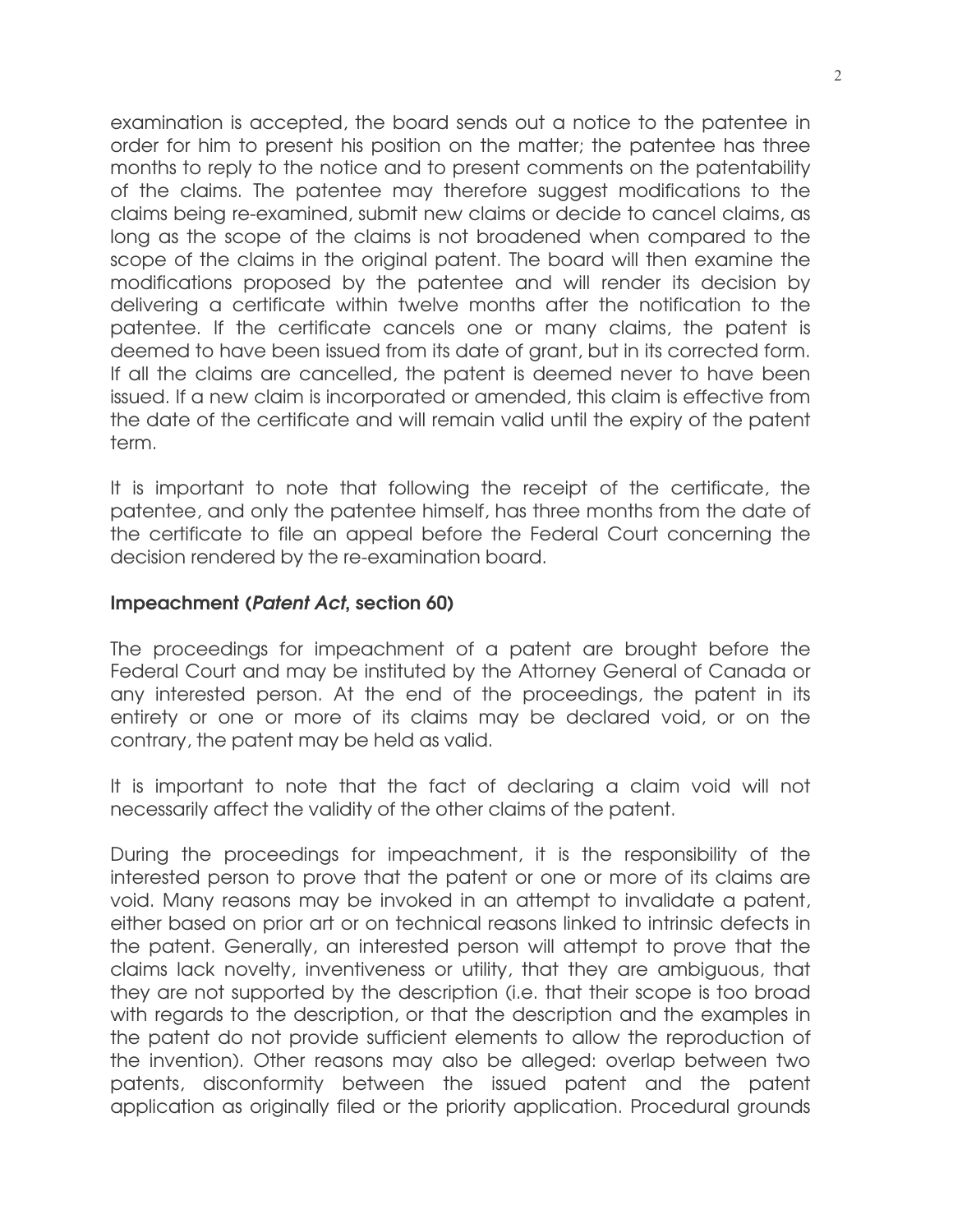such as, for example, an inappropriate statement of the inventors or incorrect information in the petition may also be raised, but most of the time, these procedural grounds are considered insufficient to impeach a patent.

Impeachment proceedings may be instituted by filing an action before the Federal Court. A defendant to an infringement action may also ask the Court to invalidate the patent by filing a counterclaim to the infringement action. During the Court proceedings, both the plaintiff and the patentee will be able to expose and defend their respective positions. At the end of the proceedings, the Federal Court renders its judgement and declares whether the patent or one or more of its claims are void, or if the patent is valid. Depending on the decision rendered by the Court, the plaintiff or the patent holder can appeal to the Federal Court of Appeal.

## Advantages and Disadvantages

Impeachment proceedings may be time consuming and costly. However, such proceedings do have advantages since the party wishing to invalidate the patent can defend its allegations before the Court and will have the opportunity to lodge an appeal if the Court rules against it.

In contrast, the re-examination of a patent requested by a third party does not allow this party to defend its allegations or to lodge an appeal from the decision rendered by the re-examination board. Only the patentee has the privilege of lodging an appeal. However, the re-examination proceedings may present an advantage for a third party who wishes to obtain a decision more rapidly at a lower cost.

Also, as it has been explained previously, impeachment proceedings allow for the "attack" of a patent in many ways, either on the basis of prior art or for reasons linked to intrinsic defects in the application. However, Canadian Courts are generally not very receptive to arguments linked to intrinsic defects, and the plaintiff will be in a better position if the lack of novelty or inventiveness is raised and the arguments are tailored to this end. The reexamination of a patent may only be requested on the basis of lack of novelty and/or inventiveness, and the third party requesting the reexamination must prove that a new and important question was raised with regards to the patentability of one or more claims, by clearly discussing the relevance of each prior art document.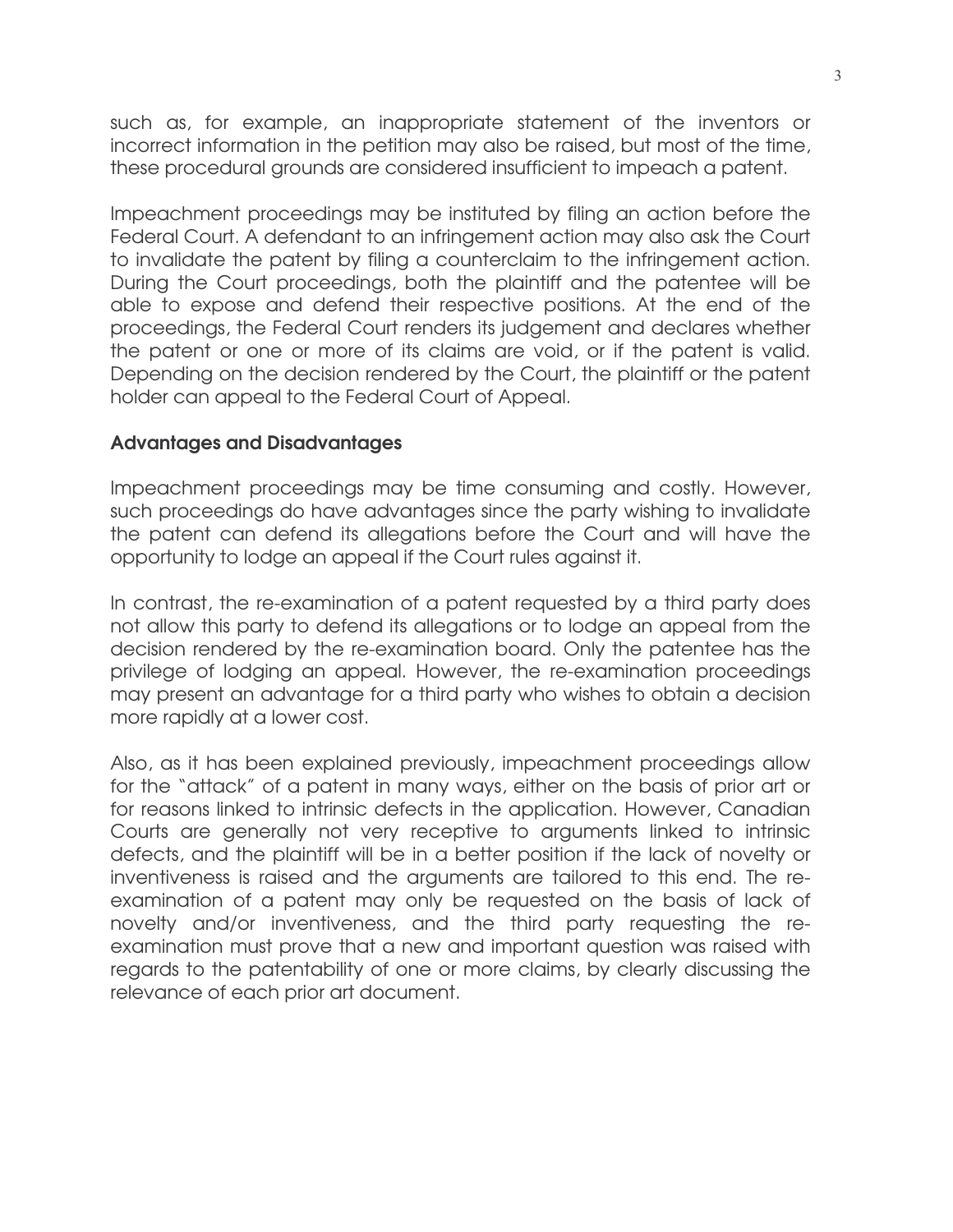